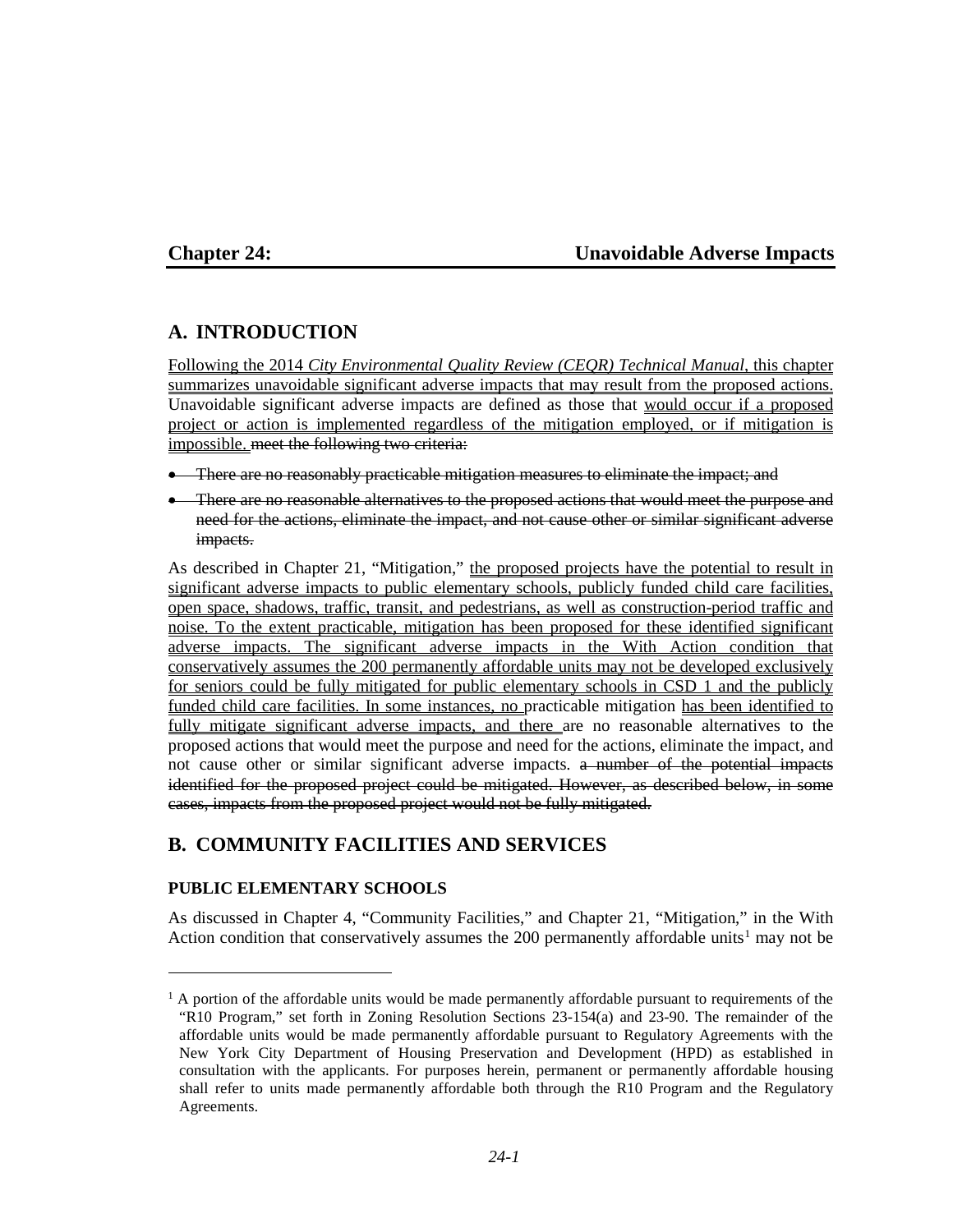developed exclusively for seniors, the proposed projects would result in a significant adverse impact on public elementary schools in CSD 1.

Possible Mitigation measures for this significant adverse impact will be developed in consultation were explored by the applicants in consultation with the New York City Department of City Planning (DCP), the Department of Education (DOE), and the New York City School Construction Authority (SCA), and will be refined between the DEIS and the FEIS. As mitigation, if necessary, the Restrictive Declarations for the proposed projects will require the applicants will to fund the expansion of school seat capacity in CSD 1, if required. The mitigation measures will-reflect the nature and scope of the elementary school impact, taking into account the assessment in Chapter 4, "Community Facilities." DOE and SCA would continue to monitor trends in demand for school seats in the area. With the funding provided by the applicants, DOE and SCA responses to identified demand could take place in stages and include administrative actions and/or enlargement of existing schools. The *CEQR Technical Manual* lists potential mitigation measures for public school impacts, which may be implemented with these funds. These measures may include, but are not limited to, relocating administrative functions to another site, thereby freeing up space for classrooms; making space within the buildings associated with the proposed project or elsewhere in the school study area available to DOE; and/or restructuring or reprogramming existing school space within a district. Other measures may be identified in consultation with DOE and SCA that do not create additional capacity but may nevertheless serve to alleviate capacity constraints. Absent the implementation of such measures, if needed, the proposed projects could result in unavoidable adverse impacts on public elementary schools.

#### **PUBLICLY FUNDED CHILD CARE FACILITIES**

As detailed in Chapter 4, "Community Facilities," and Chapter 21, "Mitigation," in the With Action condition that conservatively assumes the 200 affordable-permanently affordable units may not be developed exclusively for seniors, the proposed projects would result in a significant adverse impact on child care facilities.

Possible Mitigation measures for this significant adverse impact will have been developed in consultation with the New York City Administration for Children's Services (ACS) and will may, if required, include the provision of funding to support adding capacity to existing or new facilities, or the provision of a new child care facility within or near the project sites. suitable space on site for a child care center, provision of a suitable location off-site and within a reasonable distance (at a rate affordable to ACS providers), or funding or making program or physical improvements to support adding capacity to existing or new facilities if determined feasible through consultation with ACS, or providing a new child care facility within or near the project sites. As a city agency, ACS does not directly provide new child care facilities, instead it contracts with providers in areas of need. ACS is also working to create public/private partnerships to facilitate the development of new child care facilities where there is an area of need. As part of that initiative, ACS may be able to contribute capital funding, if it is available, towards such projects to facilitate the provision of new facilities.

The Restrictive Declarations for the proposed projects will require the applicants to work with ACS to consider the need for to, if necessary, additional capacity within the  $1\frac{1}{2}$ -mile study area and the implementation of one or more the measures as listed above to provide additional capacity, if required, to mitigate the significant adverse impact to publicly funded child care facilities within the 1½-mile study area or within Community Board 3. Based on the analysis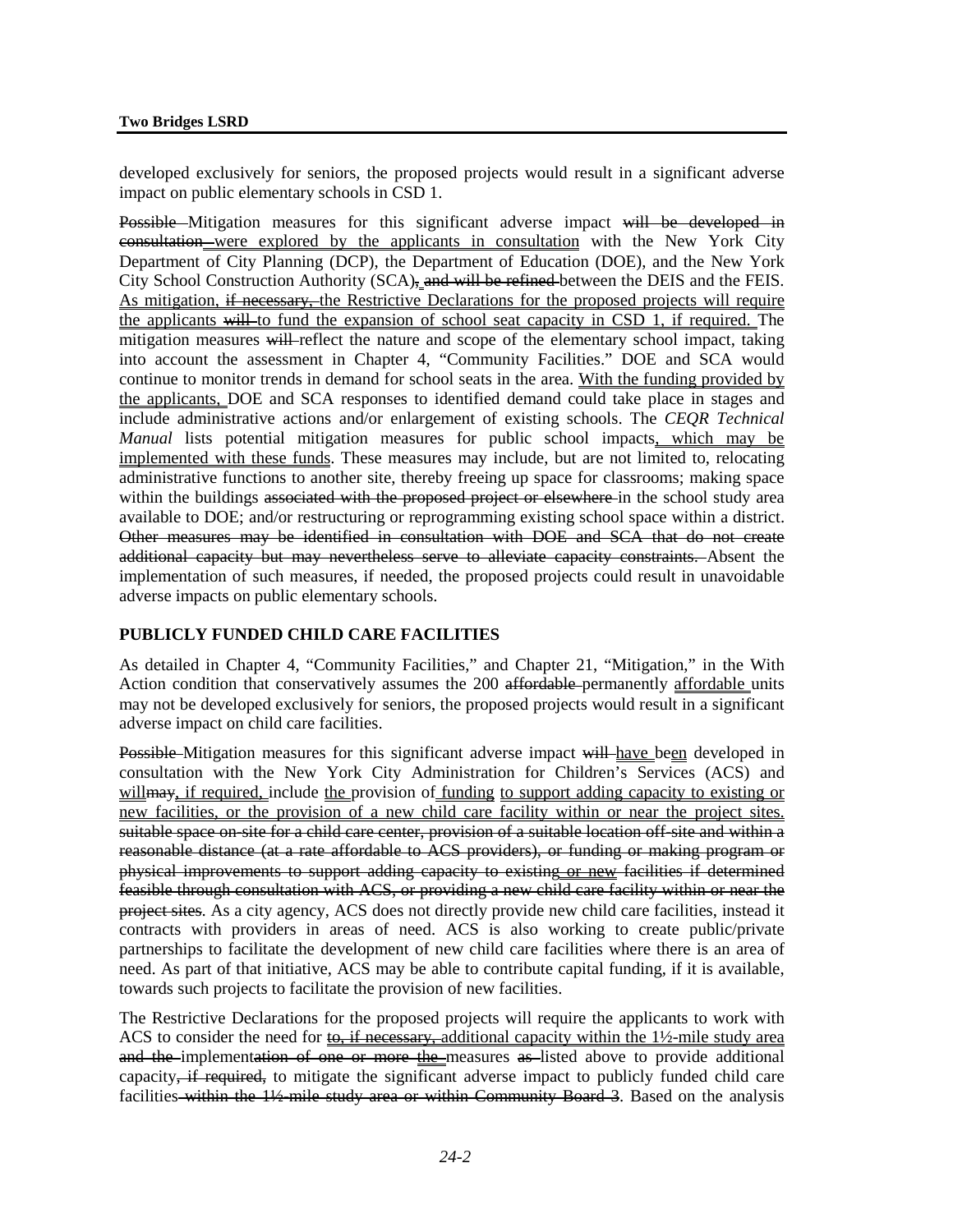presented in Chapter 4, "Community Facilities," which accounts for the current inventory of publicly funded child care facilities and conservative future background projections, to avoid a significant adverse impact, the number of permanently affordable units introduced by the proposed projects would need to be reduced to  $\overline{534-508}$  permanently affordable residential units, which would generate approximately  $61 - 58$  children eligible for public child care services. An increase of 64–58 eligible children would increase child care facility utilization in the study area by less than five percent. With the assumption of 694 permanently affordable residential units, none of which would be dedicated as senior units, the proposed projects would generate 80 eligible children and would need to provide  $\frac{19-20}{20}$  child care slots to reduce the increase in the utilization rate to less than 5 percent. Although tThe applicants will be obligated to providemake funding available for these additional child care slots, if needed; aAbsent SCA's utilization of the fundingthe implementation of such mitigation measures, however, in the event that ACS does not utilize this funding if needed, to increase child care capacity, the proposed projects could result in unavoidable adverse impacts on publicly funded child care facilities.

# **C. OPEN SPACE**

As discussed in Chapter 5, "Open Space," and Chapter 21, "Mitigation," the reductions in the total, active, and passive open space ratios in the With Action condition would result in a significant adverse open space impact based on the quantitative analysis of indirect effects, as set forth in the *CEQR Technical Manual*. With the proposed projects, on Site 5, the existing approximately 22,440-sf private Rutgers Slip Open Space would be enlarged to approximately 33,550 sf (approximately 0.77 acres), dedicated as publicly accessible open space, and reconstructed with amenities for both active and passive use, such as play equipment, basketball courts, walking paths, and seating. While the approximately 33,550 sf of dedicated publicly accessible open space that would be developed with the proposed projects would reduce the significant adverse open space impacts, it is not sufficient to avoid significant adverse open space impacts.

Potential Mitigation measures for the open space impacts are being were explored by the applicants in consultation with DCP and the New York City Department of Parks and Recreation (NYC Parks), and will be refined between the DEIS and FEIS. As partial mitigation for the open space impact, the existing approximately 15,868 sf (approximately 0.36 acres) of private open space on Site 4 (4A/4B) would be dedicated as publicly accessible open space. As shown on site plan Figures 1-5 through 1-7, new pavers, plantings, and seating would be installed at the Site 4 (4A/4B) open space.

Funding for Renovation of existing open spaces in the vicinity of the project sites has been identified as a potentially practicable mitigation measure. Accordingly, the Restrictive Declarations for the proposed projects will require the applicants to undertake reconstruction of Coleman Playground, Captain Jacob Joseph Playground, and Little Flower Playground have been proposed as potential resources to be reconstructed, as described in Chapter 21, "Mitigation." However, because of the ongoing planning and future development of the Lower Manhattan Coastal Resiliency (LMCR) and East Side Coastal Resiliency (ESCR) projects, which include components in close proximity to the Two Bridges LSRD project sites, alternative improvements of the same scope may be required by DCP with NYC Parks if the aforementioned reconstruction projects are not deemed feasible at the time that their implementation is required.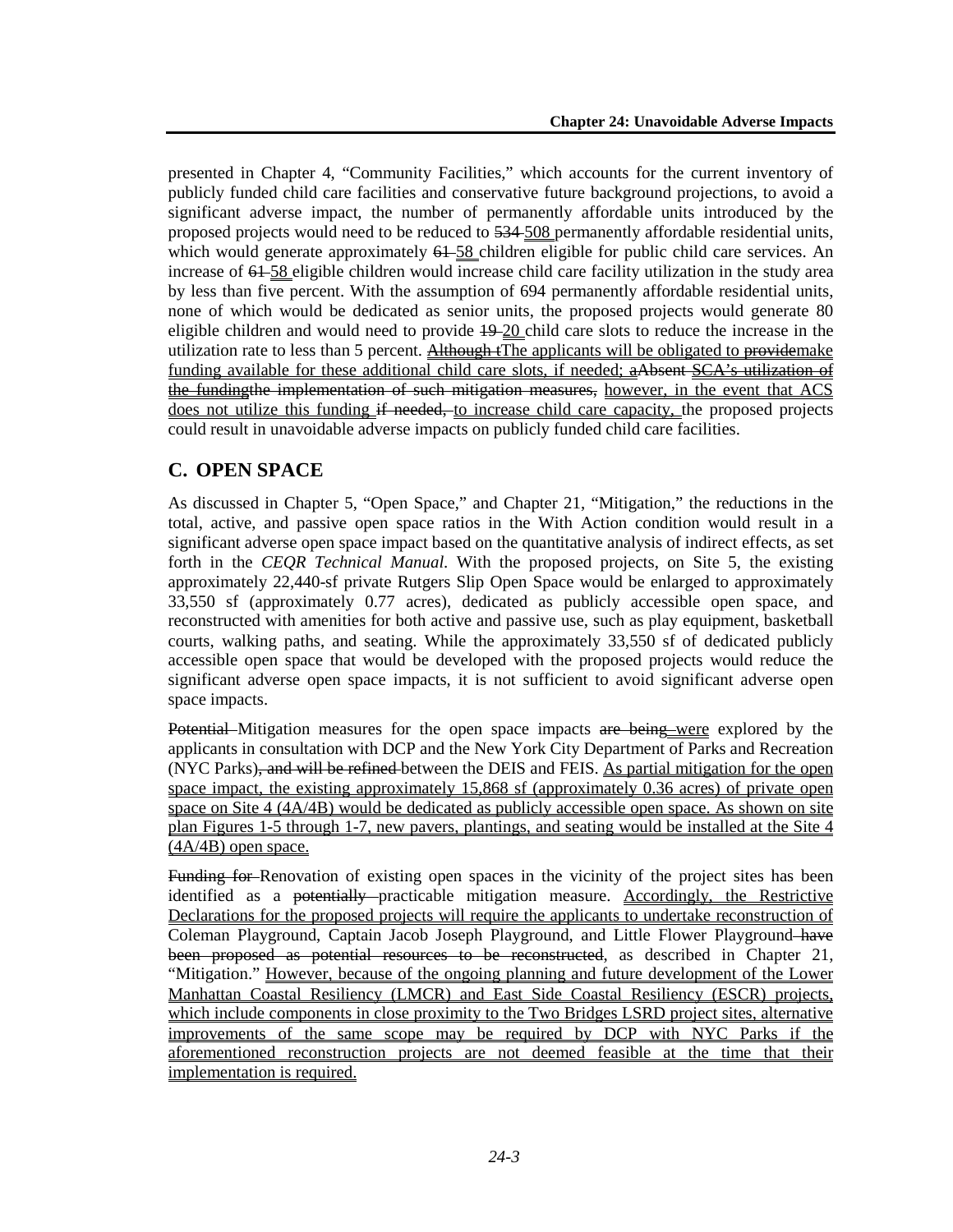Given that these improvements would improve the quality but not quantity of open space available in the study areas, If the significant adverse impacts on open space would not be fully mitigated, and therefore the proposed projects would result in unavoidable significant adverse impacts on open space.

# **D. SHADOWS**

As discussed in Chapter 6, "Shadows," and Chapter 21, "Mitigation," the proposed projects' buildings would result in project-generated incremental shadow at the Cherry Clinton Playground and the Lillian D. Wald Playground that would be substantial enough in extent and/or duration to significantly affect the use or vegetation of the resource, as described below:

- Cherry Clinton Playground on the December 21 analysis day (use, but not vegetation), March 21/September 21 analysis day (use and vegetation) and on the May 6/August 6 analysis day (use only); and
- Lillian D. Wald Playground on the March 21/September 21 analysis day (use only).

Potential Measures to mitigate the significant adverse shadows impacts on these two open space resources are beingwere explored by the applicants in consultation with DCP and NYC Parks, and will bewere refined between the DEIS and FEIS. The Restrictive Declarations for the proposed projects will require that the applicants fund The proposed Potential mitigation measures include dedicated funding for the enhanced maintenance to mitigate the significant adverse impact to the users and the trees of the Cherry Clinton Playground, and the users of the Lillian D. Wald Playground.. Upon construction of the proposed projects, the Department of Parks and Recreation will utilize the enhanced maintenance funds to monitor the effects of shadows and to undertake appropriate measures. Such measures may include, for example, the relocation sunlight-sensitive elements within the open space, relocating or replacing vegetation, and undertaking additional maintenance to reduce the likelihood of species loss. With the implementation of these If feasible mitigation measures, are identified, the impacts would be considered partially mitigated. As the significant adverse shadows impacts would not be fully mitigated, the proposed projects would result in unavoidable significant adverse shadows impacts to these resources.

# **E. TRANSPORTATION**

As discussed in Chapter 14, "Transportation," and Chapter 21, "Mitigation," the significant adverse traffic impacts at the intersections of South Street and Montgomery Street during the weekday AM and PM peak hours, and Chatham Square and Worth Street/Oliver Street during the weekday AM, midday, and PM peak hours could not be mitigated; these intersections are projected to experience unmitigated significant adverse traffic impacts.

The proposed projects would result in significant adverse impacts to the East Broadway-Rutgers Street subway station's S1 stairway on the northwest corner of Rutgers Street and Madison Street, and the P3 platform stairway. Several potential options were explored to mitigate the identified impacts. Based on consultation with New York City Transit (NYCT), the significant adverse impact on the S1 stairway could be mitigated by opening a new subway entrance across Rutgers Street from the existing S1 stairway on the northeast corner of the intersection, and the significant adverse impact on the P3 stairway could be mitigated by a two-foot widening of the existing 5.0 foot wide stair. Any stairway modification at this station would require associated improvements to comply with the Americans with Disabilities Act (ADA); therefore, two new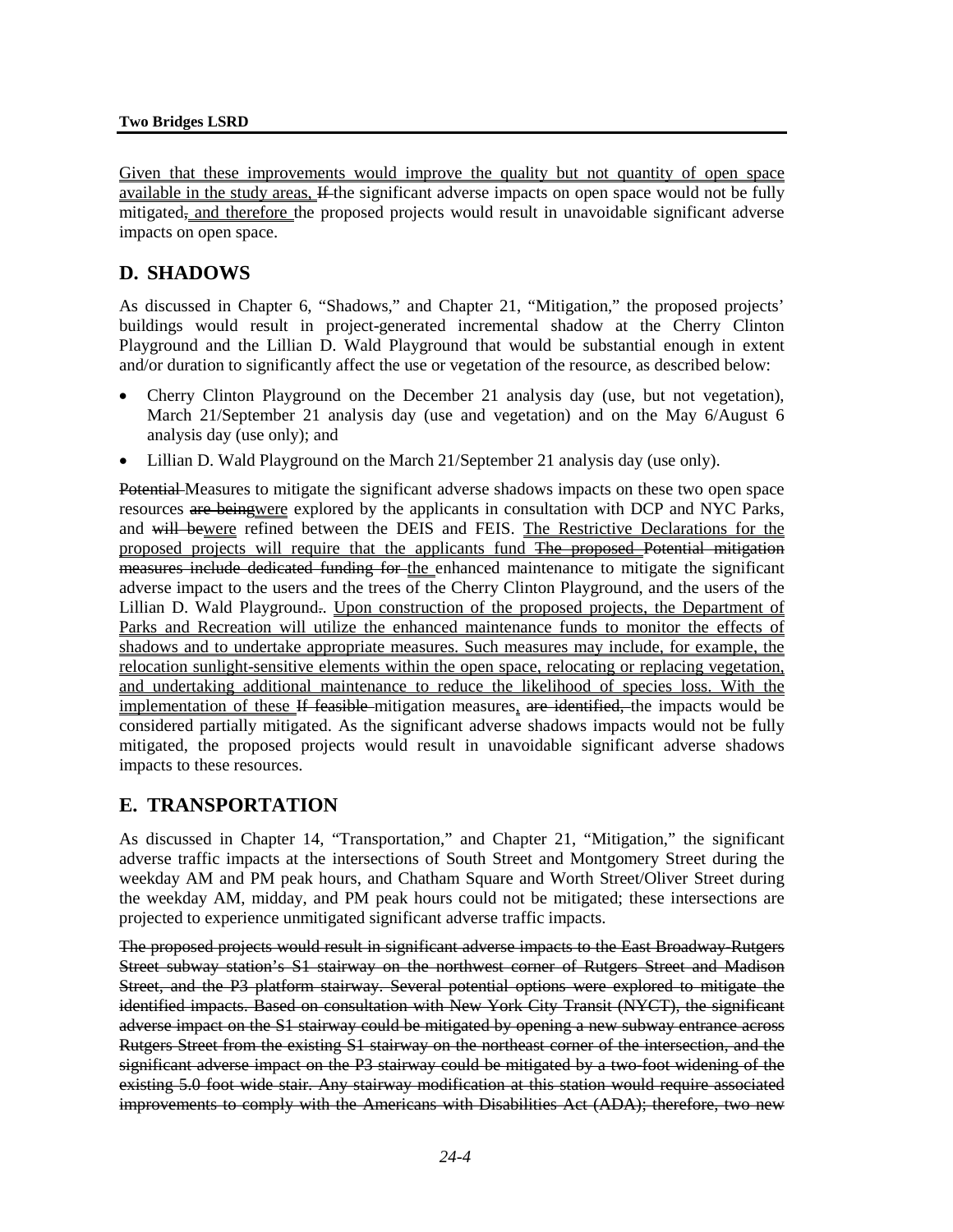ADA-compliant elevators would need to be added to the station. NYCT has performed conceptual engineering studies and, at this point in time, the mitigation measures appear to be feasible. If during later engineering phases, these mitigation measures are deemed infeasible and no alternative mitigation measures can be identified, then the proposed projects would result in unavoidable adverse impacts to the S1 and P3 stairways.

# **F. CONSTRUCTION**

### **TRAFFIC**

During peak construction, project-generated vehicle trips would be less than what would be realized with the full build-out of the proposed projects in 2021. Subsequent to publication of the DEIS, detailed construction traffic and pedestrian analyses were prepared to identify specific temporary impacts that may occur during construction. As summarized in Chapter 19, "Construction," most of the construction traffic impact could be mitigated with early implementation of standard traffic engineering measures. Therefore, the potential traffic impacts during peak construction would be within the envelope of significant adverse traffic impacts identified for the future with the proposed projects (With Action condition) and most of these impacts could be fully mitigated. However, at the South Street and Montgomery Street and the Chatham Square and Worth Street/Oliver Street intersections, there woulder equal similarly be the potential for unmitigated significant adverse traffic impacts during construction.

## **NOISE**

As discussed in Chapter 19, "Construction," and Chapter 21, "Mitigation," the detailed analysis of construction-period noise determined that construction of the proposed projects has the potential to result in construction-period noise levels that would constitute significant adverse construction-period impacts at certain receptor locations.

Based on field observations, the buildings where construction-period noise impacts have been identified appear to have insulated glass windows and an alternative means of ventilation (through-the-wall air conditioning units, PTAC units, and window air conditioning units). The provision of replacement windows is not anticipated to provide substantial improvement in the amount of façade attenuation or reduction in interior noise levels at all impacted receptor locations at buildings with existing through-the-wall air conditioning units, PTAC units, or window air conditioning units. These air conditioning units, which are necessary to maintain the closed-window condition, would remain as a pathway for construction noise to enter the affected building. Therefore, there are no feasible and practicable mitigation measures that could further reduce or fully eliminate the potential significant adverse construction-period noise impacts at these locations. The provision of replacement windows at the residences west of Site 4 (4A/4B) (including One Manhattan Square) is not anticipated to be practicable as these buildings are currently under construction and would be expected to be provided with high-quality double glazed windows.

Between the DEIS and FEIS, further measures to reduce or eliminate the potential for these significant construction-period noise impacts will bewere considered and evaluated. It was found that there are no <del>further</del>-practicable reasonable means to ensure-measures beyond those to be employed that would mitigate, partially or fully, the significant adverse construction-period noise impacts. If feasible mitigation measures are identified. Therefore, the significant adverse construction-period noise impacts would be considered partially mitigated,. In the absence of